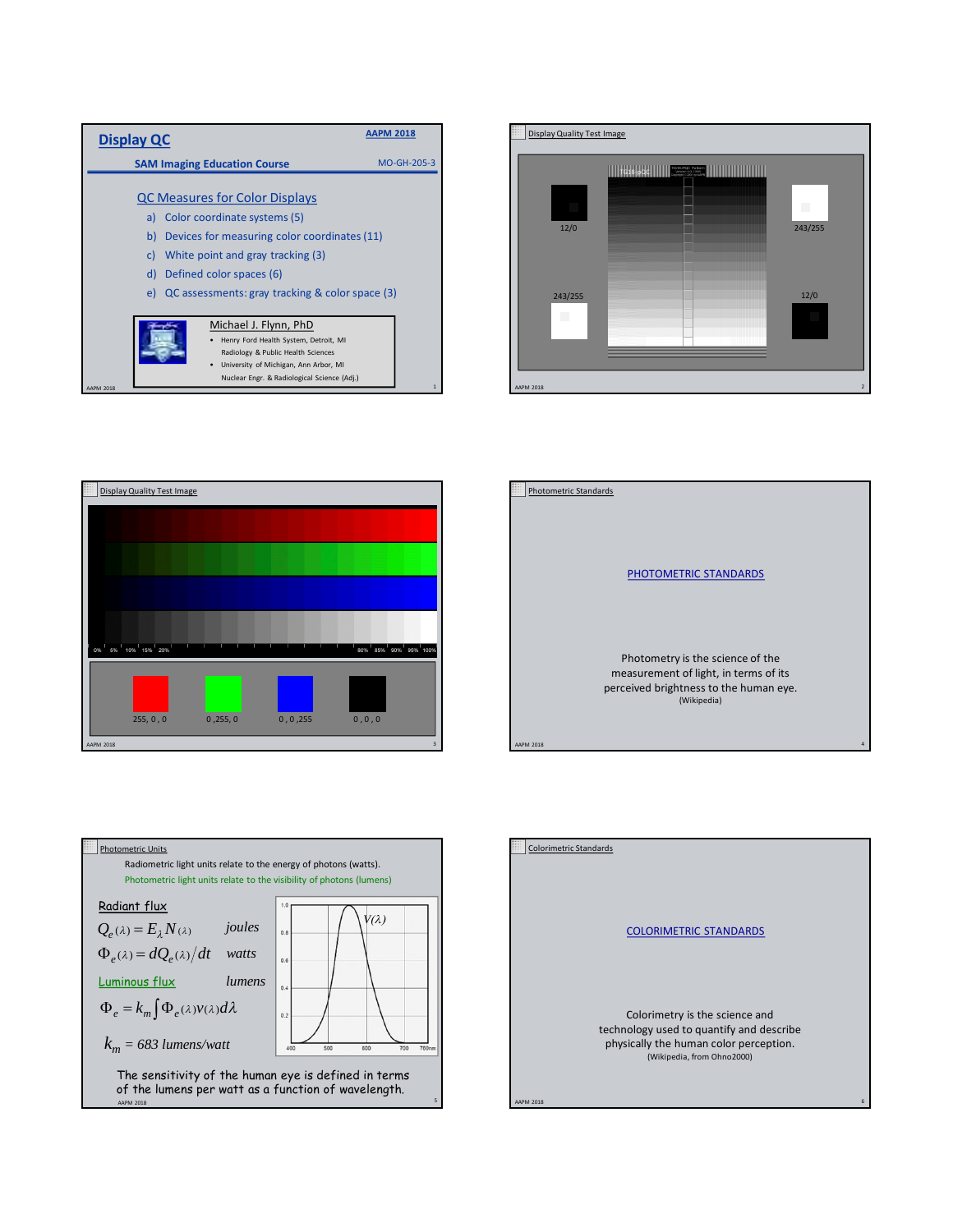









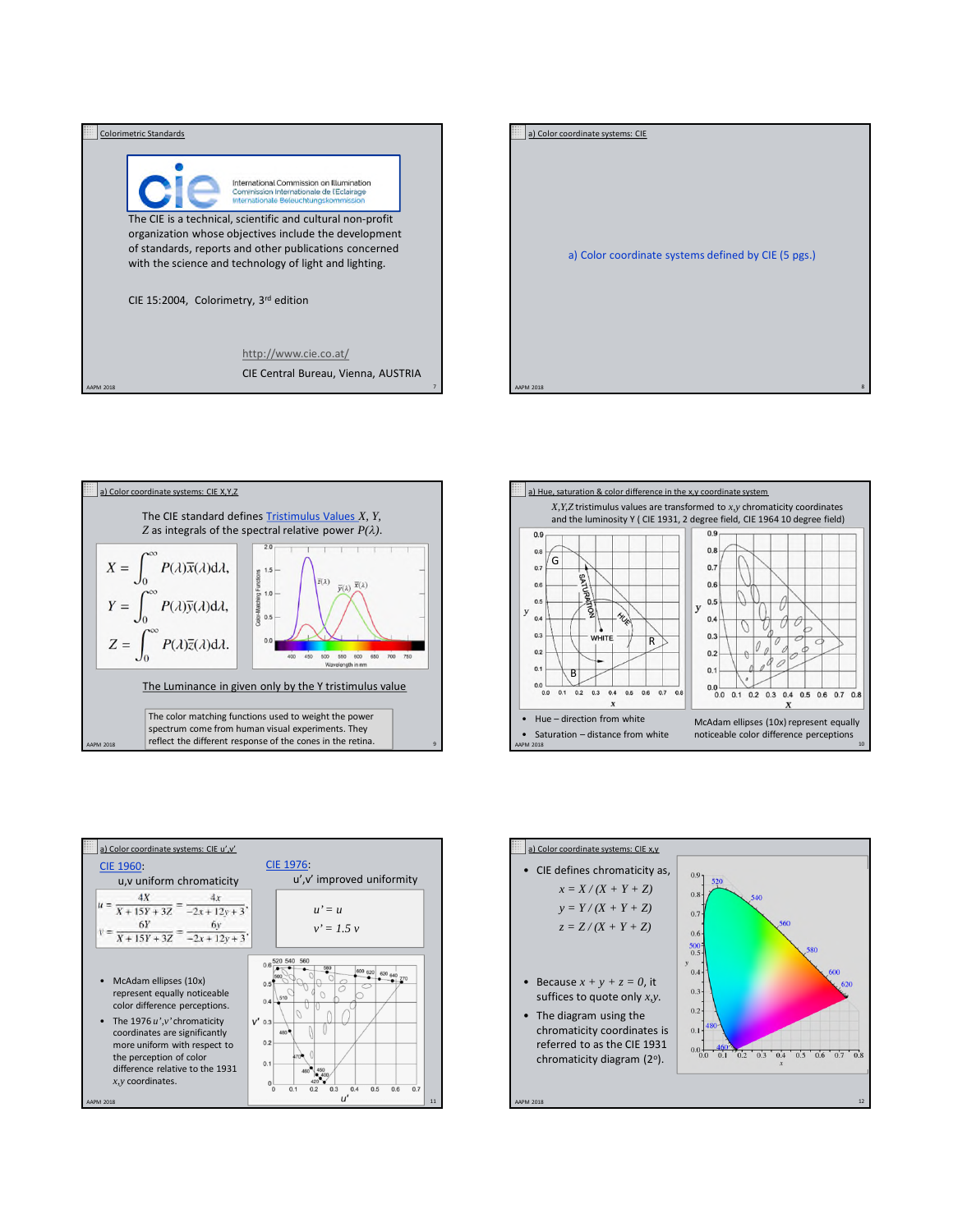### a) Color coordinate systems: CIE u',v'

- The 1976 u'v' chromaticity coordinates can be easily computed from measurements of the spectral power,  $P(\lambda)$ .
- With improved color difference characteristics, they are the preferred units for describing the white point and color coordinates of monitors.
- The color space of a monitor is typically defined by the u',v' coordinates of the white point and the R, G, and B points.



╈

• sRGB is a common color space standard for display devices.

 $\,$  AAPM 2018  $\,$   $\,$  13  $\,$   $\,$  13  $\,$   $\,$  13  $\,$   $\,$  13  $\,$   $\,$  13  $\,$   $\,$  13  $\,$  13  $\,$  13  $\,$  13  $\,$  13  $\,$  13  $\,$  13  $\,$  13  $\,$  13  $\,$  13  $\,$  13  $\,$  13  $\,$  13  $\,$  13  $\,$  13  $\,$  13  $\,$  13 CIE has defined color spaces describing both luminance, L, and chromaticity which have further improvements in uniformity (L\*u\*v\*, L\*a\*b\*). Their complex dependence on luminance makes them inappropriate for monitor metrology.

# b) Devices for measuring color coordinates (11 pgs.) b) Color measurement devices

AAPM 2018 14

# b) Color measurement devices

# Radiometers:

- A radiometer is a device for measuring the radiant flux (power) of electromagnetic radiation.
- For example, solar irradiance is measure of the power per unit area (watts/m<sup>2</sup>) from sunlight incident on a surface.

# Photometers:

- A photometer is a device to measure the apparent brightness of light to a 'nominal' human observer.
- The light power is weighted as a function of wavelength according to the standardized sensitivity of the eye (slide 5).
- Luminance is a photometric measure of the light emitted from the surface of a display device reported in units of candelas per square meter (cd/m<sup>2</sup>).

AAPM 2018 15 September 2018 15 September 2018 15 September 2018 15 September 2018 15 September 2018 15 Septemb Radiometers and Photometers are NOT used for color measures

# b) Color measurement devices: spectroradiometers

### Spectroradiometers:

• Spectroradiometers are devices designed to measure the spectral power distribution of a light source. From the spectral power distribution, the photometric and colorimetric quantities of light can be determined.

★

- Spectroradiometers typically take measurements of spectral radiance and calculate CIE tristimulus values through numeric integration. CIE chromaticity coordinates and luminosity can then be deduced.
- Also known as: Spectrophotometer or spectrocolorimeter

Spectroradiometers are the most accurate type of measurement device for assessing display color using a defined color coordinate system.

However, spectroradiometers are expensive (\$10K to \$30K) *TOPCON SR-3AR Konica-Minolta CS-2000a*

AAPM 2018 16





AAPM 2018 18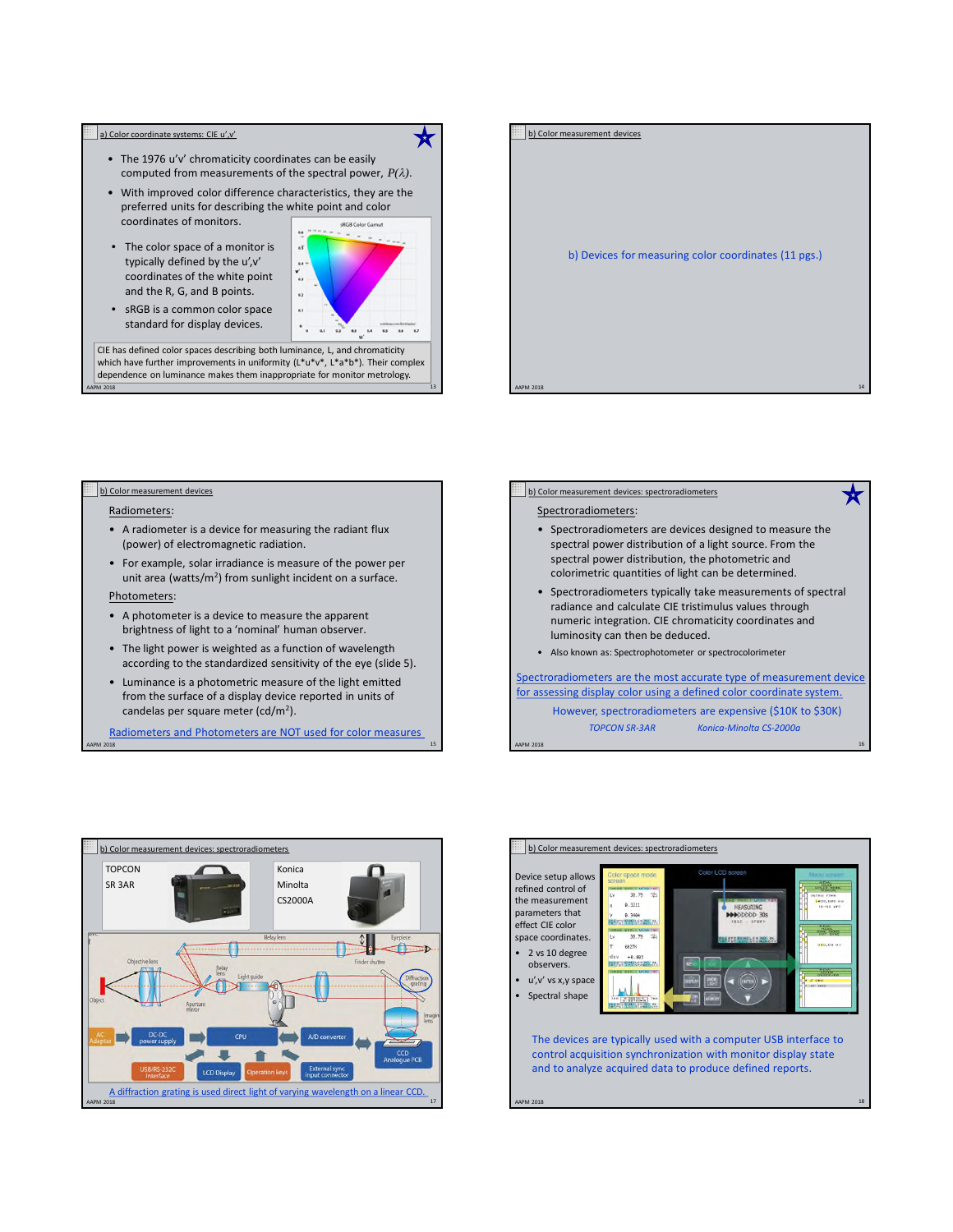# b) Color measurement devices: colorimeters

# Colorimeters:

- Colorimeters are devices that measure the light transmitted through a limited set of filters to estimate color coordinates.
- Popular colorimeters include:
	- X-Rite i1 Display Pro (4 filter/detector)
	- Data Color Spyder 5 (7 filter/detector)
- Good luminance accuracy with rapid measurement rate.
- Color coordinate accuracy is not as good at a spectroradiometer.
	- Errors due to the light spectral shape.
	- Filters can degrade with time (humidity)
	- Temperature dependence and drift.

AAPM 2018 19 However, colorimeters are low in cost (~ \$250) and offer good performance for quality control applications.



### b) Color measurement devices: i1 Display Pro

- The X-Rite i1 Display Pro measures luminance through a lens placed in contact on the surface of the display device.
- Ambient illuminance can be measured by rotating a diffuser to cover the lens.
	- The device is also sold as:
	- OEM i1 Display Pro
	- NEC SpectraSensor Pro • Quato Silver Haze 3 OEM
	- HP DreamColor
	- Wacom i1d3
- Four filter/detector sensors record signals reflecting red, green, and blue response and a neutral (white) response. The sensors and filters are sealed with an o-ring to preserve the filter transmission characteristics.

https://displaycalibrations.com/x-rite\_i1\_measurement\_solutions\_info.html

### b) Color measurement devices: i1 Basic Pro 2

### I1 Basic Pro 2

- A field grade spectrophotometer with modest cost ( \$1.0K - \$1.4K ).
- Holographic diffraction grating with 128-pixel diode array with built-in wavelengths check.
- Standards based certificate of performance.

### However:

- Uncertain temperature drift issues.
- Time consuming for many measures.

Potentially useful for monitor color QC when used in addition to a colorimeter for gray scale QC.



# b) Color measurement devices: software, open source.

### Argyll CMS

• Argyll CMS 2.0.1 (July 2018) is an open source, ICC compatible color management system. It was developed and it is being maintained and well supported by Graeme Gill (Melbourne, Australia).

**Argyll CMS** 

- The software includes routines to interface with a large number of spectroradiometers an colorimeters.
- In addition to source code, executables are available for Windows, Apple OS, Linux, and an Android color meter application.
- https://argyllcms.com

### DisplayCal

- DisplayCal 3.6 (June 2018) is an open source display calibration and characterization software package powered by Argyll CMS. It is managed by Florian Hoch (Stuttgart, Germany).
- https://displaycal.net/

AAPM 2018 22



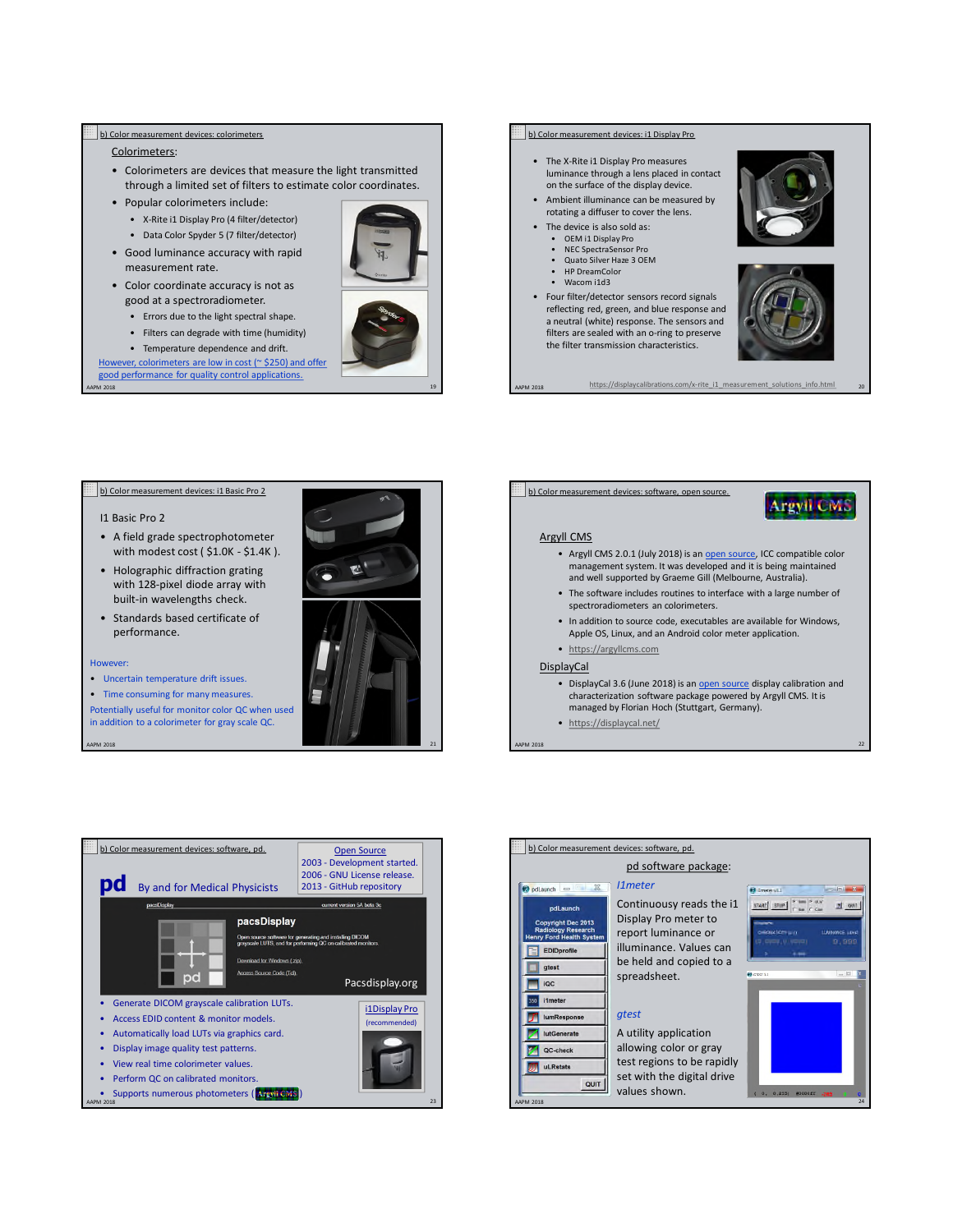



### c) White point & gray tracking

- CIE defines the coordinates of a white light similar to daylight.
- D65, x=0.31271, y=0.32902 (2° observer)
- D65 is the defined white point for sRGB, aRGB and dRGB (draft).
- Recent professional guidelines have recommended this as the white point for medical monitors.

AAPM 2018 27

- ACR-AAPM-SIIM electronic imaging guidelines.
- AAPM TG270 draft report.

• Specifying white point as D65 is preferred as opposed to the color temperature which is commonly used in monitor specifications.

300  $400t$  $5500$ -D6 9300

ö.

• D65 is similar to a color temperature of 6500°.



The white point of a monitor may vary with gray level,

c) White point & gray tracking



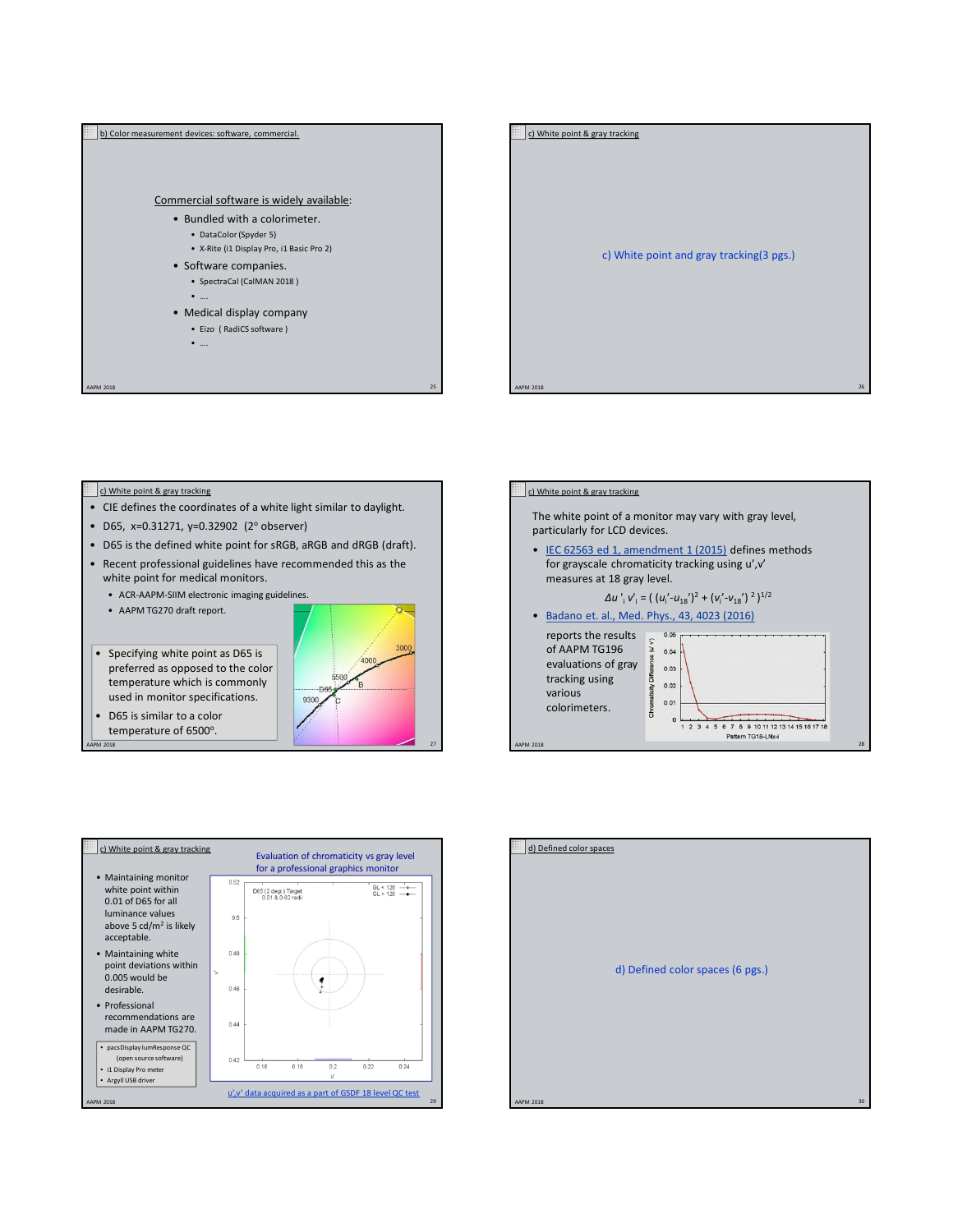





| d) Defined color spaces              |                              |                                        |                                     | (1) IEC 62563 terminology               |
|--------------------------------------|------------------------------|----------------------------------------|-------------------------------------|-----------------------------------------|
| Specification (1)                    | <b>SRGB</b>                  | aRGB                                   | <b>ACR</b>                          | dRGB                                    |
| Luminance<br>Response                | $~2.2$ power<br>function     | 2.199 power<br>function                | DICOM GSDE                          | DICOM GSDE                              |
| Color Gamut                          | HDTV based ITU-R<br>BT.709-5 | 'Wide'<br>(extended G)                 | -nd-                                | [<br>(referenced)                       |
| $L_{\text{max}}$ , cd/m <sup>2</sup> | 80                           | 160<br>$(125-200)$                     | 350/420/250                         | 350<br>$(250 - 450)$                    |
| $L_{min}$ , cd/m <sup>2</sup>        | -nd-                         | 0.56                                   | $L_{\text{max}}/LR$                 | $L_{max}$ / LR                          |
| Luminance Ratio<br>(LR)              | -nd-                         | 287.9<br>$(230 - 400)$                 | 350<br>( > 250)                     | 350<br>$(300-400)$                      |
| White Point                          | <b>D65</b>                   | <b>D65</b>                             | D65                                 | D65                                     |
| Gray tracking                        | -nd-                         | -nd-                                   | $-nd-$                              | IFC MT51                                |
| Surround                             | 20% refl. lx                 | Gray (D65, 2°)<br>20% L <sub>max</sub> | $-nd-$                              | Gray (D65, >2°)<br>20% L <sub>max</sub> |
| Ambient<br>Illumination, lx          | 64 (D50)                     | 32 (D65)<br>$(16-64)$                  | $20 - 40$                           | -nd-                                    |
| Veiling Glare                        | 1.0%                         | accounted                              | $-nd-$                              | $-nd-$                                  |
| A神神 2018/m <sup>2</sup>              | -nd-                         | -nd-                                   | $L_{amb}$ < $\frac{1}{4}$ $L_{min}$ | $L_{amb} < [1/4, 2/3] L_{min}$          |



|             | <b>UHD Monitors</b>                        | <b>UHD Professional Class Monitors</b>                 |                                                       |                                   |                                |                                    |    |
|-------------|--------------------------------------------|--------------------------------------------------------|-------------------------------------------------------|-----------------------------------|--------------------------------|------------------------------------|----|
| iB          | Manf.<br>Eizo<br><b>NEC</b><br><b>DELL</b> | Model<br>FlexScan EV3237<br>PA322UHD<br>UP3214Q        | <b>GSDF</b><br>$\sqrt{ }$<br>$\sqrt{ }$<br>$\sqrt{ }$ | Size (in)<br>31.5<br>31.5<br>31.5 | Pitch, mm<br>.18<br>.18<br>.18 | Lmax, $cd/m2$<br>300<br>350<br>350 |    |
| EIZO<br>0.8 |                                            | Current 4k UHD monitors<br>use a Sharp IGZO IPS panel. |                                                       |                                   | 4KUHD                          |                                    |    |
| 35          | <b>AAPM 2018</b>                           |                                                        |                                                       |                                   |                                |                                    | 36 |